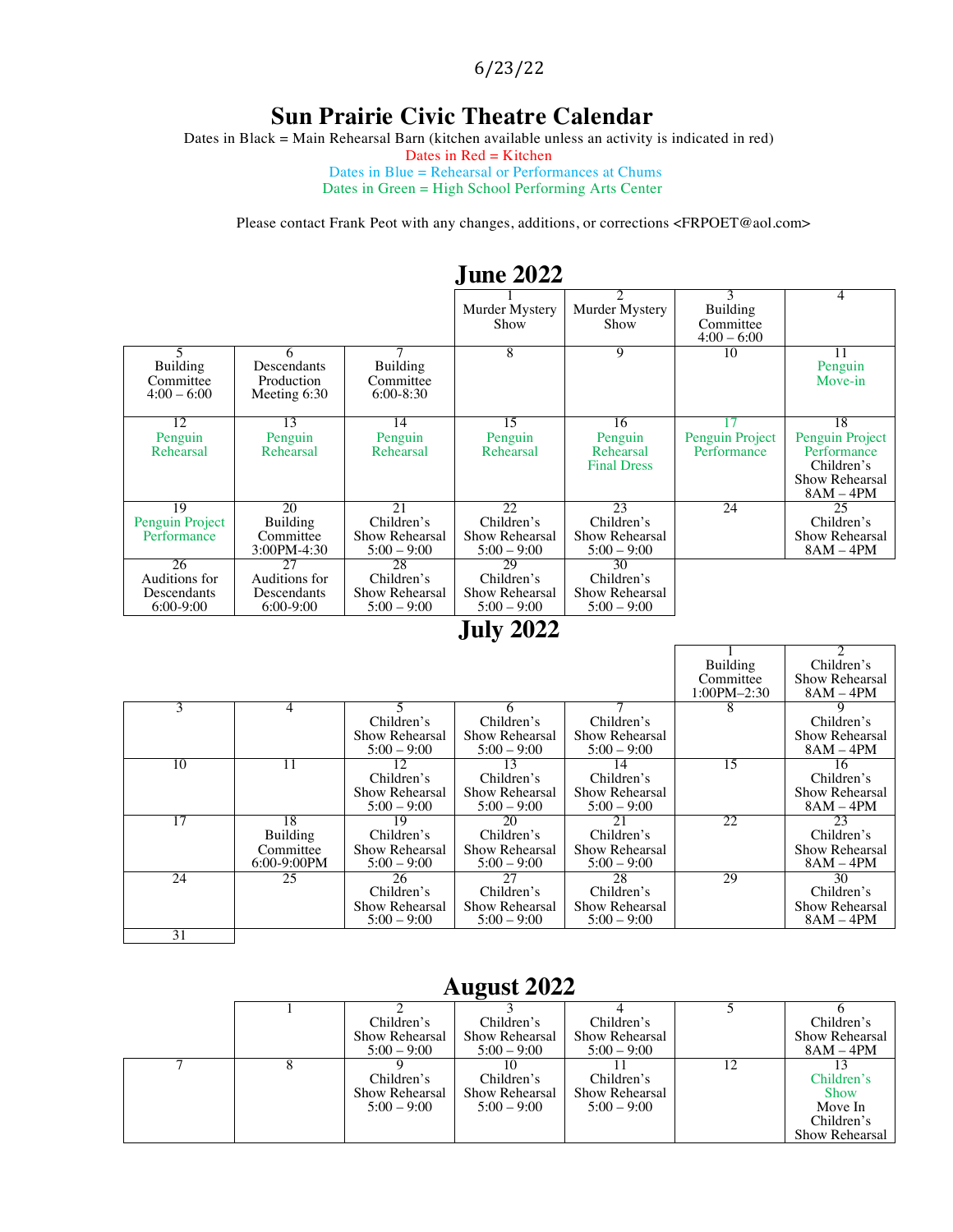6/23/22

|             |             |             |             |             |             | 8AM – 4PM   |
|-------------|-------------|-------------|-------------|-------------|-------------|-------------|
|             |             |             |             |             |             | 20          |
| Children's  | Children's  | Children's  | Children's  | Children's  | Children's  | Children's  |
| <b>Show</b> | <b>Show</b> | <b>Show</b> | <b>Show</b> | <b>Show</b> | <b>Show</b> | <b>Show</b> |
| at PAC      | at PAC      | at PAC      | at PAC      | at PAC      | at PAC      | at PAC      |
|             | 22          | 23          | 24          | 25          | 26          | 27          |
| Children's  |             |             |             |             |             |             |
| Show        |             |             |             |             |             |             |
| at PAC      |             |             |             |             |             |             |
| 28          | 29          | 30          |             |             |             |             |

# **September 2022**

### **October 2022**

|             |                       |             |             |             |             | Descendants |
|-------------|-----------------------|-------------|-------------|-------------|-------------|-------------|
|             |                       |             |             |             |             |             |
| Descendants | Descendants           | Descendants | Descendants | Descendants | Descendants | Descendants |
|             | 10                    |             |             |             | 14          |             |
| Descendants |                       |             |             | Descendants | Descendants | Descendants |
| 10          |                       | 18          | 19          | 20          | 21          | 22          |
| Descendants |                       |             |             |             |             |             |
| 23          | 24                    | 25          | 26          | 27          | 28          | 29          |
|             |                       |             |             |             |             |             |
| 30          |                       |             |             |             |             |             |
|             | <b>Straight Arrow</b> |             |             |             |             |             |
|             | Monona                |             |             |             |             |             |

### **November 2022**

|               |     | Straight Arrow<br>Monona |    | Straight Arrow<br>Monona |     |  |
|---------------|-----|--------------------------|----|--------------------------|-----|--|
|               |     |                          |    |                          |     |  |
|               |     |                          |    |                          |     |  |
|               |     |                          |    |                          |     |  |
| n٢<br>∠∪      |     | ~<br>∸                   |    | --                       | ara |  |
| $\sim$ $\sim$ | ን ር | ^.                       | วเ |                          |     |  |

### **December 2022**

# **January 2023**

|                   |                   |                   |    | . . |          |                         |
|-------------------|-------------------|-------------------|----|-----|----------|-------------------------|
|                   | 1 Ω               |                   | ıυ |     | $\Delta$ | . .                     |
| --                | 23                |                   | つく | 26  | ì<br>∼   | 28<br>The Odd<br>Couple |
| The Odd<br>Couple | The Odd<br>Couple | The Odd<br>Couple |    |     |          |                         |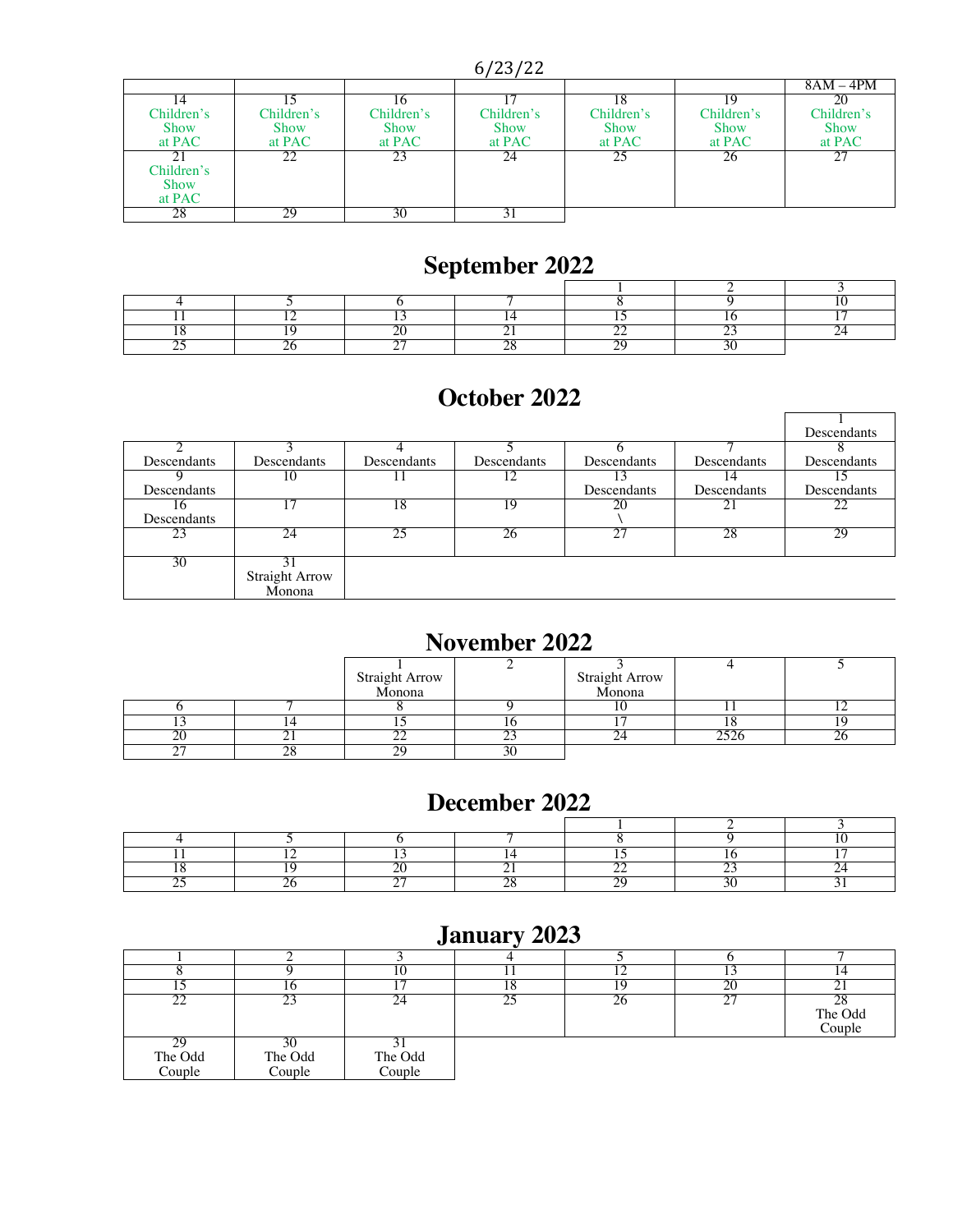### **February 2023**

|         |                |                | The Odd Couple | The Odd<br>Couple | The Odd<br>Couple | The Odd<br>Couple |
|---------|----------------|----------------|----------------|-------------------|-------------------|-------------------|
|         |                |                |                |                   |                   |                   |
|         |                |                |                | The Odd           | The Odd           | The Odd           |
|         |                |                |                | Couple            | Couple            | Couple            |
|         |                | 14             |                | 16                |                   | 18                |
| The Odd |                |                |                |                   |                   |                   |
| Couple  |                |                |                |                   |                   |                   |
| 19      | 20             | 21             | 22             | 23                | 24                | 25                |
| 26      |                | 28             | 29             |                   |                   |                   |
|         | Murder Mystery | Murder Mystery | Murder Mystery |                   |                   |                   |

### **March 2023**

|  | Murder Mystery   Murder Mystery   Murder Mystery |  |  |
|--|--------------------------------------------------|--|--|
|  |                                                  |  |  |
|  |                                                  |  |  |
|  |                                                  |  |  |

# **April 2023**

|                       |                |                       |                       |                       |                       | <b>Spring Musical</b> |
|-----------------------|----------------|-----------------------|-----------------------|-----------------------|-----------------------|-----------------------|
|                       |                |                       |                       |                       |                       |                       |
| <b>Spring Musical</b> | Spring Musical | <b>Spring Musical</b> | <b>Spring Musical</b> | <b>Spring Musical</b> | <b>Spring Musical</b> | <b>Spring Musical</b> |
|                       |                | 18                    | 19                    | 20                    |                       |                       |
| <b>Spring Musical</b> |                |                       |                       | <b>Spring Musical</b> | <b>Spring Musical</b> | <b>Spring Musical</b> |
|                       | 24             |                       | 26                    |                       | 28                    | 29                    |
| <b>Spring Musical</b> |                |                       |                       |                       |                       |                       |
| 30                    |                |                       |                       |                       |                       |                       |

## **May 2023**

|        | ~~ |                 | $\sim$ $\sim$ | $\sim$ $-$ |
|--------|----|-----------------|---------------|------------|
| $\sim$ | n٢ |                 |               |            |
|        |    | Penguin Project |               |            |

#### **June 2023**

|                 |                                                     | Penguin Project |                                   | Penguin Project |
|-----------------|-----------------------------------------------------|-----------------|-----------------------------------|-----------------|
|                 |                                                     |                 |                                   |                 |
|                 | Penguin Project   Penguin Project   Penguin Project | Penguin Project | Penguin Project   Penguin Project | Penguin Project |
|                 |                                                     |                 |                                   |                 |
| Penguin Project |                                                     |                 |                                   |                 |
|                 |                                                     |                 |                                   |                 |

# **July 2023**

 $\overline{1}$ 

 $\blacksquare$